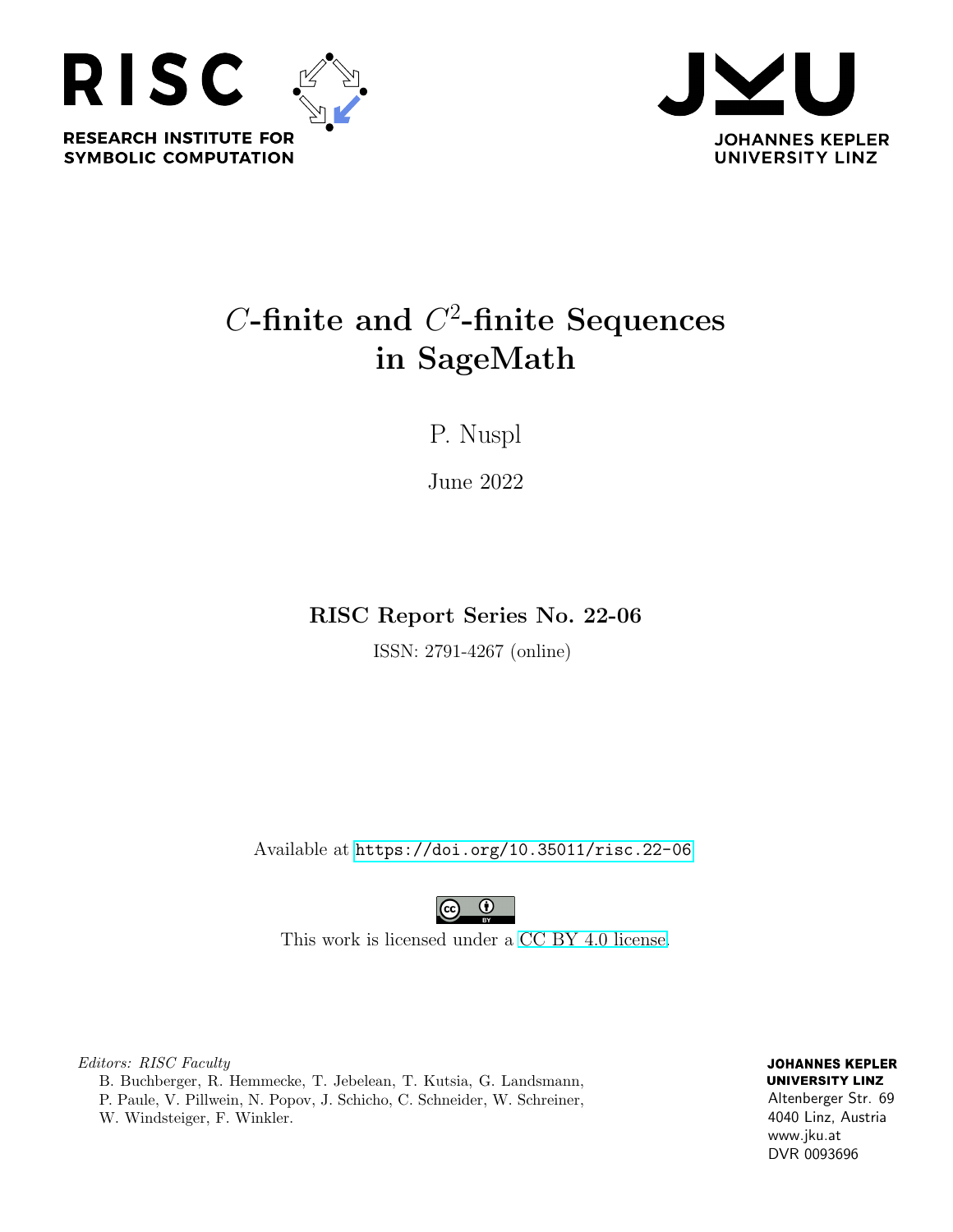## C-finite and  $C^2$ -finite Sequences in SageMath<sup>\*</sup>

### Philipp Nuspl<sup>1</sup>

#### philipp.nuspl@jku.at

#### <sup>1</sup>Johannes Kepler University Linz, Doctoral Program Computational Mathematics

#### Abstract

We present the SageMath package rec\_sequences which provides methods to compute with sequences satisfying linear recurrences. The package can be used to show inequalities of C-finite sequences, i.e., sequences satisfying a linear recurrence relation with constant coefficients. Furthermore, it provides functionality to compute in the  $C^2$ -finite sequence ring, i.e., to compute closure properties of sequences satisfying a linear recurrence with C-finite coefficients.

### 1 Introduction

Sequences satisfying a linear recurrence with constant or polynomial coefficients arise in many combinatorial examples and as coefficient sequences of many special functions [\[5\]](#page-3-0). These sequences are called C-finite or D-finite, respectively. Recently, a generalization of these has been investigated: A sequence is called  $C^2$ -finite if it satisfies a linear recurrence with C-finite coefficients whose leading coefficient has no zero terms. As in the classical case of C-finite and D-finite sequences, these  $C^2$ -finite sequences form a difference ring. They satisfy additional closure properties such as taking subsequences or partial sums [\[3,](#page-3-1) [2\]](#page-3-2).

The package  $\texttt{rec\_sequences}$  provides an implementation of these closure properties for  $C^2$ finite sequences. The computations for  $C^2$ -finite sequences are reduced to solving linear systems over the C-finite sequence ring. Arithmetic operations of C-finite sequences can then be efficiently performed using the  $\text{ore\_algebra package [4]}.$  $\text{ore\_algebra package [4]}.$  $\text{ore\_algebra package [4]}.$  The main difference of  $C^2$ -finite sequences compared to the classically studied sequences is the presence of zero divisors in the coefficients of the recurrence and therefore in the linear systems. To compute with these zero divisors, the zero terms of these sequences have to be known. We implement algorithms presented in [\[6,](#page-3-4) [9\]](#page-3-5) which can find these zeros in many cases. In general, however, it is not known whether one can decide if a C-finite sequence contains a zero term [\[8\]](#page-3-6). The implemented algorithms can, however, in many cases be used to show inequalities, non-negativity or positivity of C-finite sequences. To our knowledge our package provides the most powerful implementation for showing  $C$ -finite inequalities and the only one which provides methods to work with  $C<sup>2</sup>$ -finite sequences. The only other packages known to us for proving inequalities are Mathematica and SageMath implementations of the general Gerhold-Kauers method. These implementations, however, do

<span id="page-1-0"></span><sup>∗</sup>The research was funded by the Austrian Science Fund (FWF) under the grant W1214-N15, project DK15.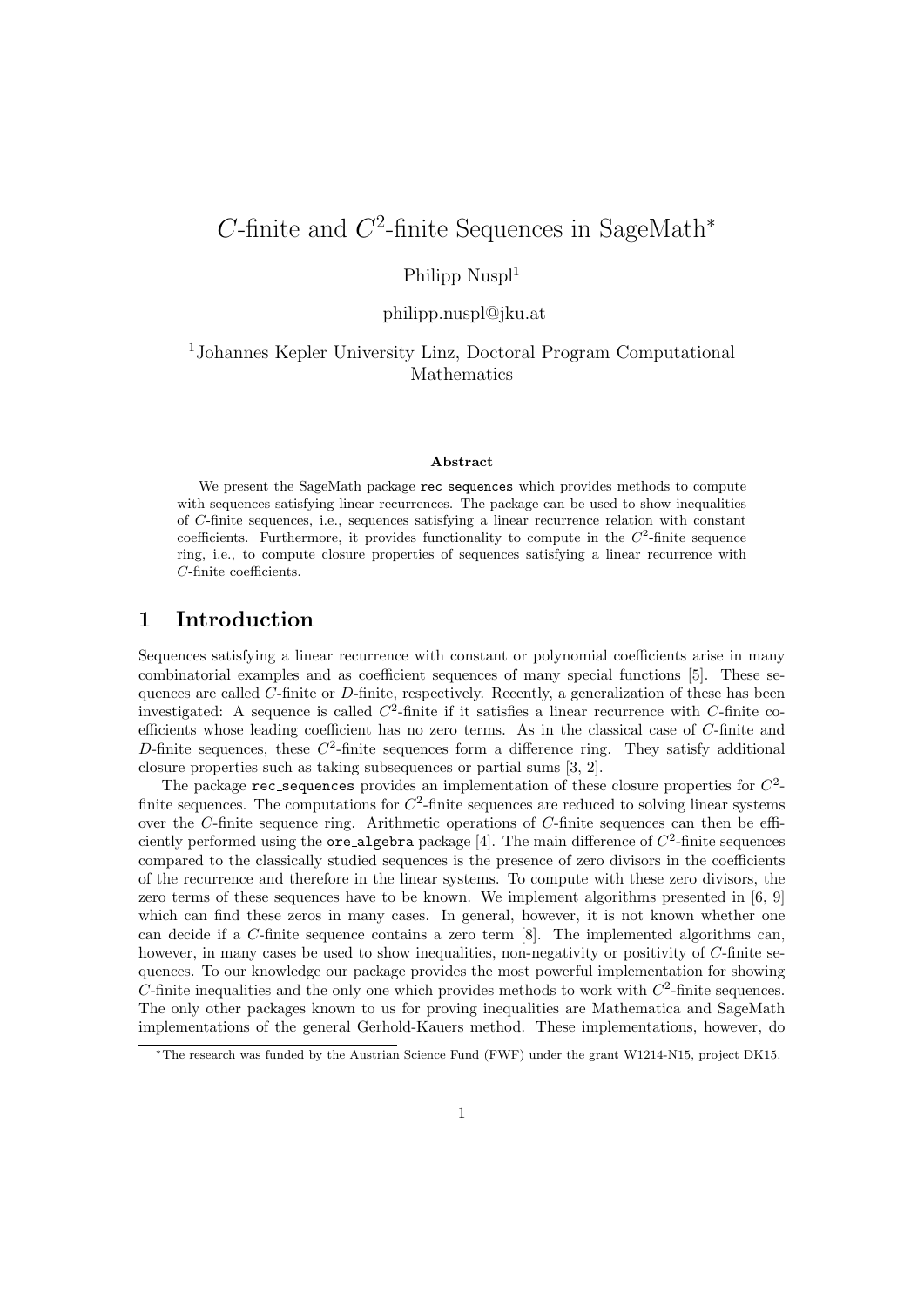not provide any special procedures for C-finite sequences and are therefore much more limited regarding C-finite inequalities (see [\[7\]](#page-3-7) and references therein).

The source code, more detailed instructions for the installation and extensive documentation can be obtained from  $G$ itHub<sup>[1](#page-1-0)</sup>. For a standard SageMath installation, the package can be installed using

sage --pip install git+https://github.com/PhilippNuspl/rec\_sequences.git

This will also automatically install the ore algebra package. For proving inequalities, the optional package **QEPCAD** is needed [\[1\]](#page-3-8). It can be installed using sage  $-i$  gepcad.

### 2 C-finite sequences

After the installation of the package it can be loaded in any SageMath session. A C-finite sequence ring over a field of characteristic zero K can be created by  $CFiniteSequenceRing(K)$ . A sequence in this ring C can now be defined by a list of the coefficients of the recurrence and initial values:

$$
C(\lbrack \gamma_0,\ldots,\gamma_r\rbrack,\ \ \lbrack c_0,\ldots,c_{r-1}\rbrack)\leftrightarrow \begin{cases} \gamma_0c(n)+\cdots+\gamma_r c(n+r)=0,\\ c(0)=c_0,\ldots,c(r-1)=c_{r-1}. \end{cases}
$$

Alternatively, a symbolic expression in one variable or a list of initial terms can be used to define a C-finite sequence. In both cases guessing is used to find a recurrence.

```
sage: from rec_sequences. CFiniteSequenceRing import *
sage: C = CFiniteSequenceRing (QQ)
sage: fib = C([1,1,-1], [0,1], \text{name="f}") # Fibonacci numbers
sage: var ("n");
sage: exp2 = C(2^nn)sage: alt = C(10*[1, -1])sage: alt
C-finite sequence a(n): (1)*a(n) + (1)*a(n+1) = 0 and a(0)=1
```
Terms of a C-finite sequence can be obtained in the same way that elements of lists in Python are obtained.

```
sage : exp2 [3] , fib [:10]
(8, [0, 1, 1, 2, 3, 5, 8, 13, 21, 34])
```
Closure properties of C-finite sequences are computed using the  $\alpha$ -algebra package [\[4\]](#page-3-3). These include difference ring operations (using  $+, *$  and  $\text{shift}$ ), partial sums (using sum), Cauchy product (using cauchy), interlacing (using interlace) and subsequences (using subsequence). The equality of two C-finite sequences is proven by checking enough initial values.

```
sage: fib.sum() == fib.split(2) -1True
```
Furthermore, one can obtain the recurrence coefficients and the initial values of a C-finite sequence (using coefficients and initial values, respectively) or compute the closed form:

```
sage: (fib<sup>2</sup>-fib.shift ()*fib.shift (-1)).closed_form () # Cassini identity
-(-1) ^n
```
Several algorithms to show inequalities of sequences are implemented. These include methods from [\[6,](#page-3-4) [9\]](#page-3-5).

<sup>1</sup>[https://github.com/PhilippNuspl/rec\\_sequences](https://github.com/PhilippNuspl/rec_sequences)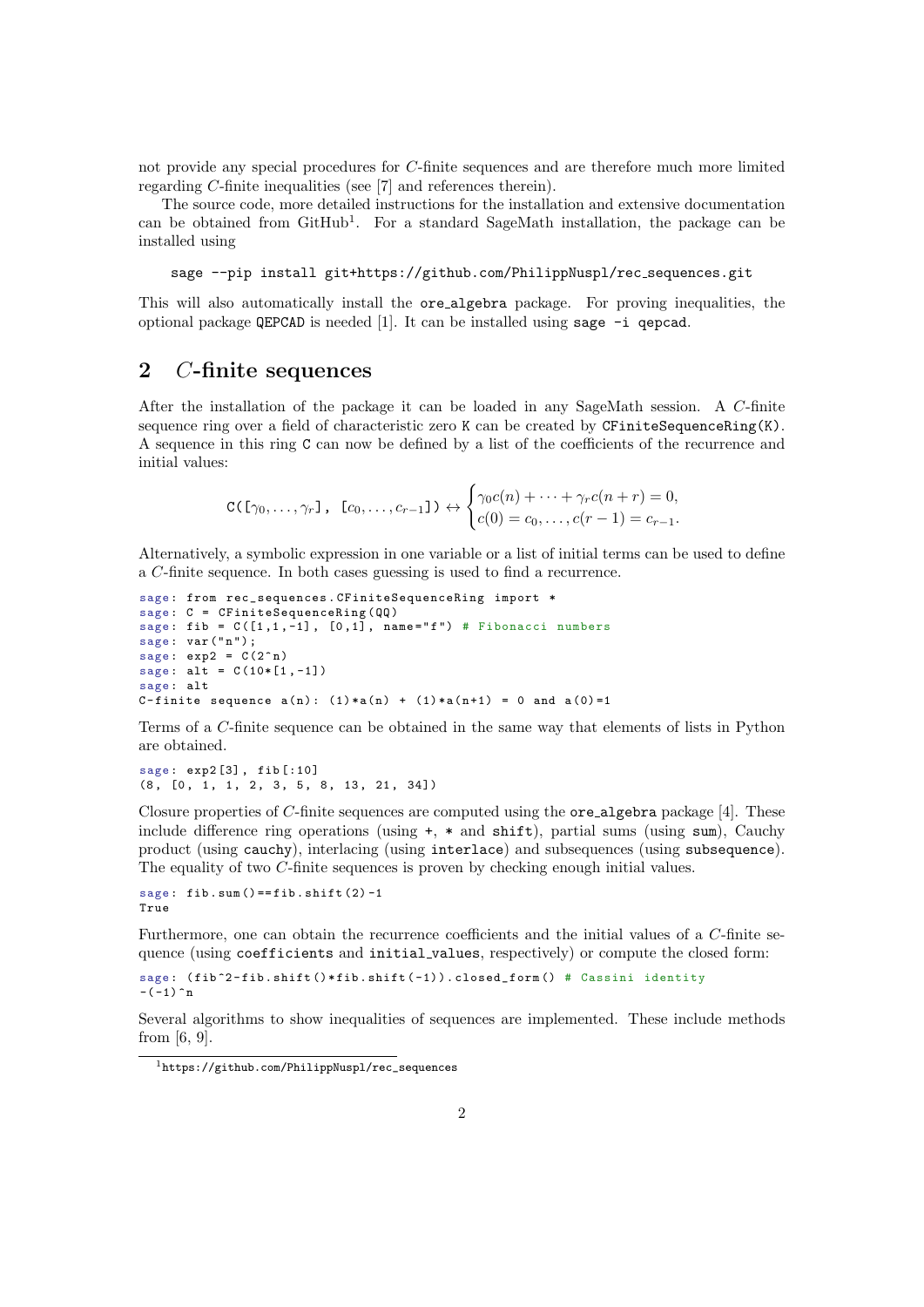```
sage: fib < exp2, 10 > fib, alt >= -1
( True , False , True )
```
More information on any of the methods can be obtained using ?, e.g. fib.interlace?.

## 3  $C^2$ -finite sequences

Analogous to C-finite sequences,  $C^2$ -finite sequences can again be defined by the coefficients of the recurrence and initial values. It is assumed, but not checked, that the leading coefficient does not contain any zero terms. In many cases, the method has no zeros can be used to verify whether a sequence has a zero.

```
sage: from rec_sequences. C2FiniteSequenceRing import *
sage: C2 = C2FiniteSequenceRing (QQ)
sage: fib.shift().has_no_zeros()
True
sage: fibonorial = C2([fib.shift(), -1], [1])sage: fibonorial # A003266, fibonorial [n]==prod(fib[k] for k in range(1,n+1))
C<sup>-2</sup>-finite sequence of order 1 and degree 2 with coefficients:
 > c0 (n) : C-finite sequence c0(n): (1)*c0(n) + (1)*c0(n+1) + (-1)*c0(n+2) = 0
    and c0(0)=1, c0(1)=1> c1 (n) : C-finite sequence c1(n) = -1and initial values a(0) = 1sage: fibonorial [:10]
[1, 1, 1, 2, 6, 30, 240, 3120, 65520, 2227680]
```
<span id="page-3-3"></span><span id="page-3-0"></span>If a sequence  $c(n)$  is C-finite, then the sparse subsequence  $c(n^2)$  is  $C^2$ -finite and we can compute the C-finite coefficients of the recurrence [\[2\]](#page-3-2):

```
sage: sparse_fib = fib.sparse_subsequence(C2) # A054783sage: sparse_fib [:10] == [fib[n^2] for n in range (10) ]
True
sage: coeffs = [-fib.subsequence(2, 3), -fib.subsequence(4, 4),....: fib.subsequence (2, 1)]
sage : sparse_fib . coefficients () == coeffs
True
```
<span id="page-3-7"></span><span id="page-3-6"></span>The set of  $C<sup>2</sup>$ -finite sequences is a ring. The ring operations can be performed in the same way as for C-finite sequences. The following example computes a recurrence for the sequence presented in [\[2,](#page-3-2) Example 4.3]:

```
sage: a = C2([alt, exp2, -1], [1, 1])sage: b = C2([1, exp2, alt], [1, 1])sage: g = a + bsage: g[:100] == [an+bn for an, bn in zip(a[:100], b[:100]))True
```
Other closure properties can again be computed using the same syntax as for  $C$ -finite sequences. For instance, we can compute a recurrence for  $\sum_{k=0}^{\lfloor n/3 \rfloor} f((2k+1)^2)$  [\[2,](#page-3-2) Example 5.1]:

```
sage: h = fib. sparse_subsequence (C2). subsequence (2, 1). sum(). multiple (3)sage: h.order(), h.degree(), h.leading_coefficient().order()
(9, 90, 84)sage: 0 not in h. leading_coefficient ()
True
```
A different recurrence with much shorter coefficients can be attained by computing the  $C<sup>2</sup>$ finite subsequence  $f(4n^2 + 4n + 1)$  directly instead of computing a subsequence  $f((2n + 1)^2)$  of the  $C^2$ -finite sequence  $f(n^2)$ :